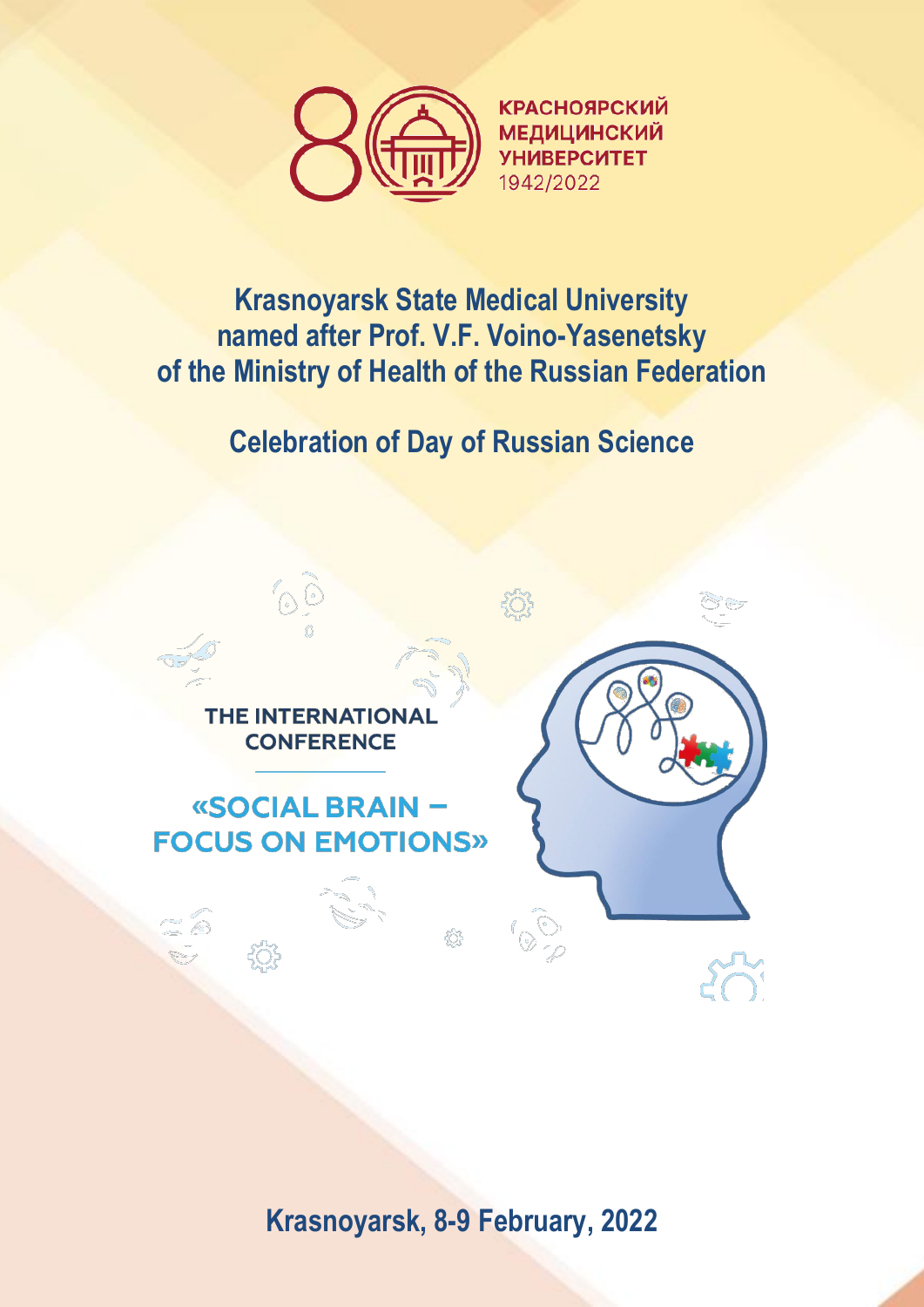## **PROGRAM, DAY 1, FEBRUARY 8**

| Time,<br><b>Krasnoyarsk</b> | <b>Local time for</b><br>speakers | <b>Presentations</b>                                                                                                                                                                                                                                            |
|-----------------------------|-----------------------------------|-----------------------------------------------------------------------------------------------------------------------------------------------------------------------------------------------------------------------------------------------------------------|
|                             |                                   | Moderator: Olga Lopatina: ol.lopatina@gmail.com +79135196622                                                                                                                                                                                                    |
| 8:00                        |                                   | Pavel Shesternya, Vice-Rector for Science KrasSMU, Krasnoyarsk, Russian<br>Federation                                                                                                                                                                           |
|                             |                                   | <b>Welcome speech</b><br>Sergey Verkhovets, Head of Project office of the Scientific and Educational<br>Center of the International level "Yenisei Siberia"                                                                                                     |
|                             |                                   | <b>Welcome speech</b><br>Elena Pozhilenkova, Head of Shared Core Facilities Molecular and Cell<br>Technologies KrasSMU & Olga Lopatina, Head of Russian-Japan Laboratory<br>of Social Brain Study KrasSMU<br><b>Welcome speech of the Conference Organizers</b> |
| 8:30                        |                                   | <b>Yana Gorina, Krasnoyarsk Sate Medical University, Russian Federation</b><br>Insulin resistance as a pathogenetic factor in the development of social and<br>cognitive impairments in Alzheimer's disease.                                                    |
| 9:00                        | 11:00<br>(Japan)                  | Hiroshi Kawasaki, Kanazawa University, Japan<br>The mechanisms underlying the development and evolution of the cerebral<br>cortex.                                                                                                                              |
| 9:30                        | 11:30<br>(Japan)                  | Chiharu Tsuji, Kanazawa University, Japan<br>The deficit of emotional connection in the early life of valproic acid-induced<br>autism model mice is modulated by oxytocin administration.                                                                       |
| 10:00                       | 21:00<br>(February 7,<br>Chicago) | Joanna Dabrowska, Rosalind Franklin University of Medicine and Science,<br><b>USA</b><br>The title of presentation is under conformation.                                                                                                                       |
| 10:30                       | 12:30<br>(Yakutsk)                | <b>Olga Kolosova, Zasimova E.Z., Sleptsov I.V., Rozhina S.M., Institute of</b><br>Biological Problems of Cryolithozone, Yakutsk, Russian Federation<br>Relationship between anxiety level and metabolomic profile of human blood<br>serum.                      |
| 11:00                       | 13:00<br>(Japan)                  | Yasuhiko Yamamoto, Kanazawa University, Japan<br>Oxytocin, RAGE and maternal bonding.                                                                                                                                                                           |
| 11:30                       | 13:30<br>(Yakutsk)                | <b>Olga Kolosova, Belchusova E.A., Nikolaeva E.N., Institute of Biological</b><br>Problems of Cryolithozone, Yakutsk, Russian Federation<br>Age features of psycho-emotional stress of the indigenous inhabitants of the<br>Arctic.                             |
| 12:00                       |                                   | Olga Lopatina, Elena Pozhilenkova, Krasnoyarsk Sate Medical University,<br><b>Russian Federation</b><br><b>Effects of toxic substances on emotional behavior.</b>                                                                                               |
| 12:30                       |                                   | <b>Ekaterina Epova, Krasnoyarsk State Academy of Arts, Russian Federation</b><br>Application of some kinesiology methods in teaching wind instruments. Shown<br>on saxophone.                                                                                   |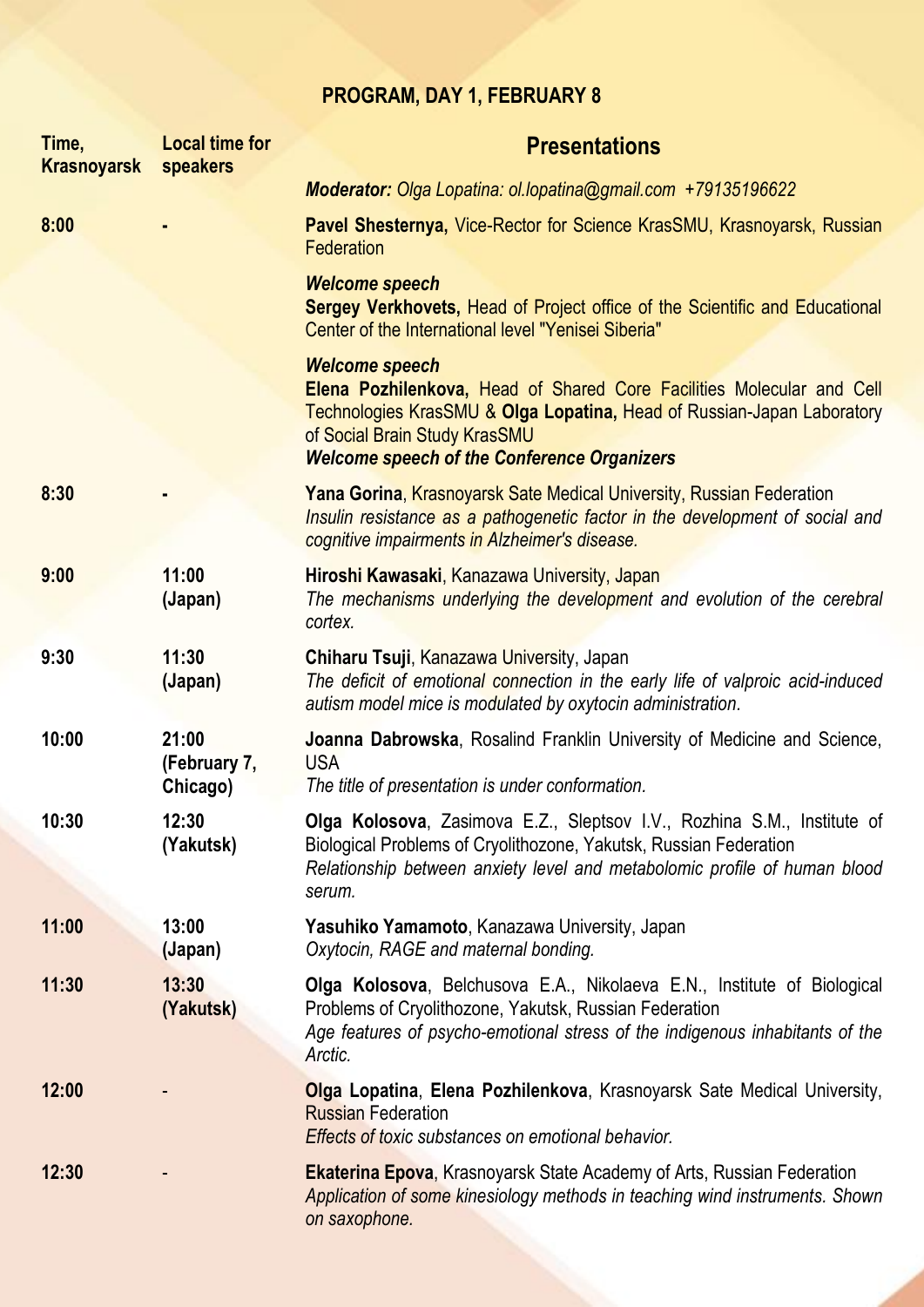| 13:00-14:00 |                                     | <b>COFFEE BREAK</b>                                                                                                                                                                                                                                                     |
|-------------|-------------------------------------|-------------------------------------------------------------------------------------------------------------------------------------------------------------------------------------------------------------------------------------------------------------------------|
|             |                                     | Moderator: Olga Lopatina: ol.lopatina@gmail.com +79135196622                                                                                                                                                                                                            |
| 14:00       | $10:00 -$<br>(Saint-<br>Petersburg) | Anastasia Mikhrina, Sechenov Institute of Evolutionary Physiology and<br>Biochemistry, Saint-Petersburg, Russian Federation<br>The role of the melanocortin system in the regulation of the functional activity<br>of dopamine and norepinephrine neurons in the brain. |
| 14:30       | 9:30<br>(Israel)                    | Gil Levkowitz, The Weizmann Institute of Science, Israel<br>Developmental acquisition of sociality using the zebrafish model.                                                                                                                                           |
| 15:00       | 17:00<br>(Japan)                    | Haruhiro Higashida, Kanazawa University, Japan<br>Oxytocin dynamics in the body and brain regulated by the receptor for<br>advanced glycation end-products, CD38, CD157, and nicotinamide riboside.                                                                     |
| 15:30       | 9:30<br>(Italy)                     | <b>Stefano Gaburro, Tecniplast, Italy</b><br>Home cage monitoring: advancing social and individual subject-based<br>neuroscience studies via digital ventilated cages.                                                                                                  |
| 16:00       | 12:00<br>(Moscow)                   | Alla Salmina, Research Center of Neurology (Moscow), Krasnoyarsk State<br><b>Medical University, Russian Federation</b><br>Aberrant social behavior in neurodegeneration.                                                                                               |
| 16:30       | $12:30 -$<br>(Saint-<br>Petersburg) | <b>Elena Mikhailova, Sechenov Institute of Evolutionary Physiology and</b><br>Biochemistry, Saint-Petersburg, Russian Federation<br>Molecular pathways of regulation of serotonergic neurons in the brain of mice<br>with metabolic syndrome of various etiologies.     |
| 17:00       |                                     | <b>DISCUSSION AND CLOSING REMARKS</b>                                                                                                                                                                                                                                   |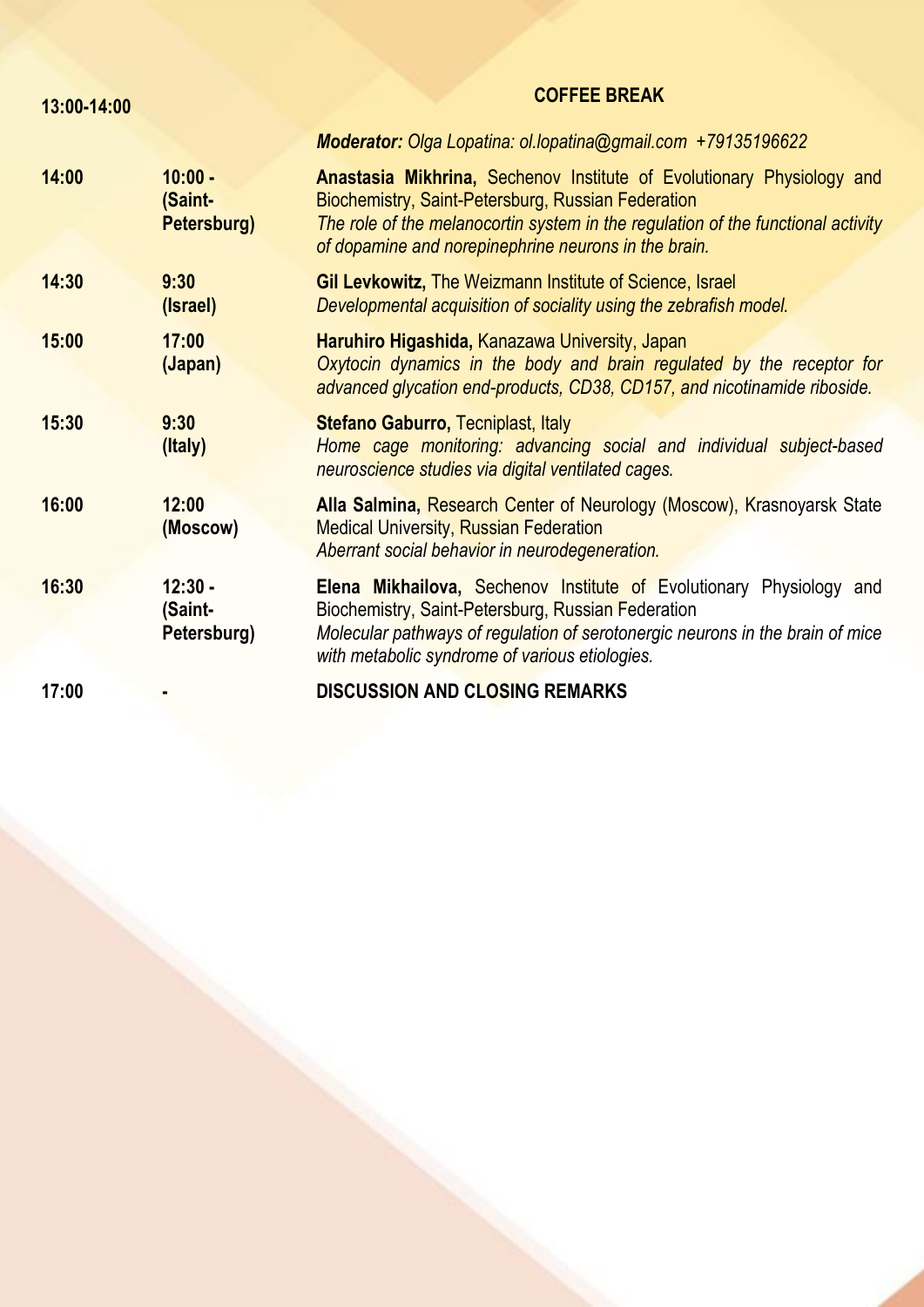### **PROGRAM, DAY 2, FEBRUARY 9**

| Time,<br><b>Krasnoyarsk speakers</b> | <b>Local time for</b> | <b>Presentations</b>                                                                                                                                                                                                                                    |
|--------------------------------------|-----------------------|---------------------------------------------------------------------------------------------------------------------------------------------------------------------------------------------------------------------------------------------------------|
|                                      |                       | Moderator: Elena Pozhilenkova: mct@krasgmu.ru +79082215126                                                                                                                                                                                              |
| 8:50                                 |                       | Pozhilenkova Elena, Head of Shared Core Facilities Molecular and Cell<br>Technologies KrasSMU & Lopatina Olga, Head of Russian-Japan<br>Laboratory of Social Brain Study KrasSMU<br><b>Welcome speech of the Conference Organizers.</b>                 |
| 9:00                                 |                       | <b>Yulia Komleva, Krasnoyarsk Sate Medical University, Russian Federation</b><br>Where emotions are born: how emotional intelligence is formed.                                                                                                         |
| 9:20                                 |                       | <b>Oksana Goryacheva, Nataliya Nikitina, Siberian Federal University,</b><br><b>Russian Federation</b>                                                                                                                                                  |
|                                      |                       | The phenomenon of rejection of poverty as a social status among people<br>with higher education.                                                                                                                                                        |
| 9:40                                 |                       | Natalia Makhukha, Siberian Federal University, Krasnoyarsk, Russian<br>Federation<br>Cognitive biases in decision making.                                                                                                                               |
| 10:10                                |                       | <b>Yulia Panina, Krasnoyarsk Sate Medical University, Russian Federation</b><br>Social interaction and anxiety: the role of olfactory stimulation.                                                                                                      |
| 10:40                                |                       | Natalia Yakovleva, Krasnoyarsk State Pedagogical University, Russian<br>Federation<br>Experience of psychological trauma as a source of value self-determination.                                                                                       |
| 11:00                                |                       | <b>Olga Shik, Krasnoyarsk Sate Medical University, Russian Federation</b><br>Behavioral strategies of medical students in stressful situations.                                                                                                         |
| 11:20                                |                       | <b>Elena</b><br>Mozheiko, Krasnoyarsk Sate Medical<br>University,<br>Russian<br>Federation<br>The success of medical rehabilitation of neurological and somatic patients -<br>the significance of the correction of emotional and volitional disorders. |
| 11:40                                |                       | Lyudmila Stepanova, Siberian Federal University, Russian Federation<br>Saliva is an indicator of the state of fatigue of the body during mental and<br>physical stress.                                                                                 |
| 12:00                                |                       | <b>Yulia Pichugina, Krasnoyarsk Sate Medical University, Russian Federation</b><br>The basic level of oxytocin in children's patients suffering from autism<br>spectrum disorders.                                                                      |
| 12:30                                |                       | Marina Smolnikova, Research Institute Medical Problems of the North,<br>Krasnoyarsk, Russian Federation<br>Pathogenetics of Internet addiction in adolescents.                                                                                          |
| 13:00-14:00                          |                       | <b>COFFEE BREAK</b>                                                                                                                                                                                                                                     |
|                                      |                       | Moderator: Elena Pozhilenkova: mct@krasgmu.ru +79082215126                                                                                                                                                                                              |
| 14:00                                |                       | <b>Irina Loginova, Krasnoyarsk Sate Medical University, Russian Federation</b><br><b>Features of psychological well-being in conditions of social isolation.</b>                                                                                        |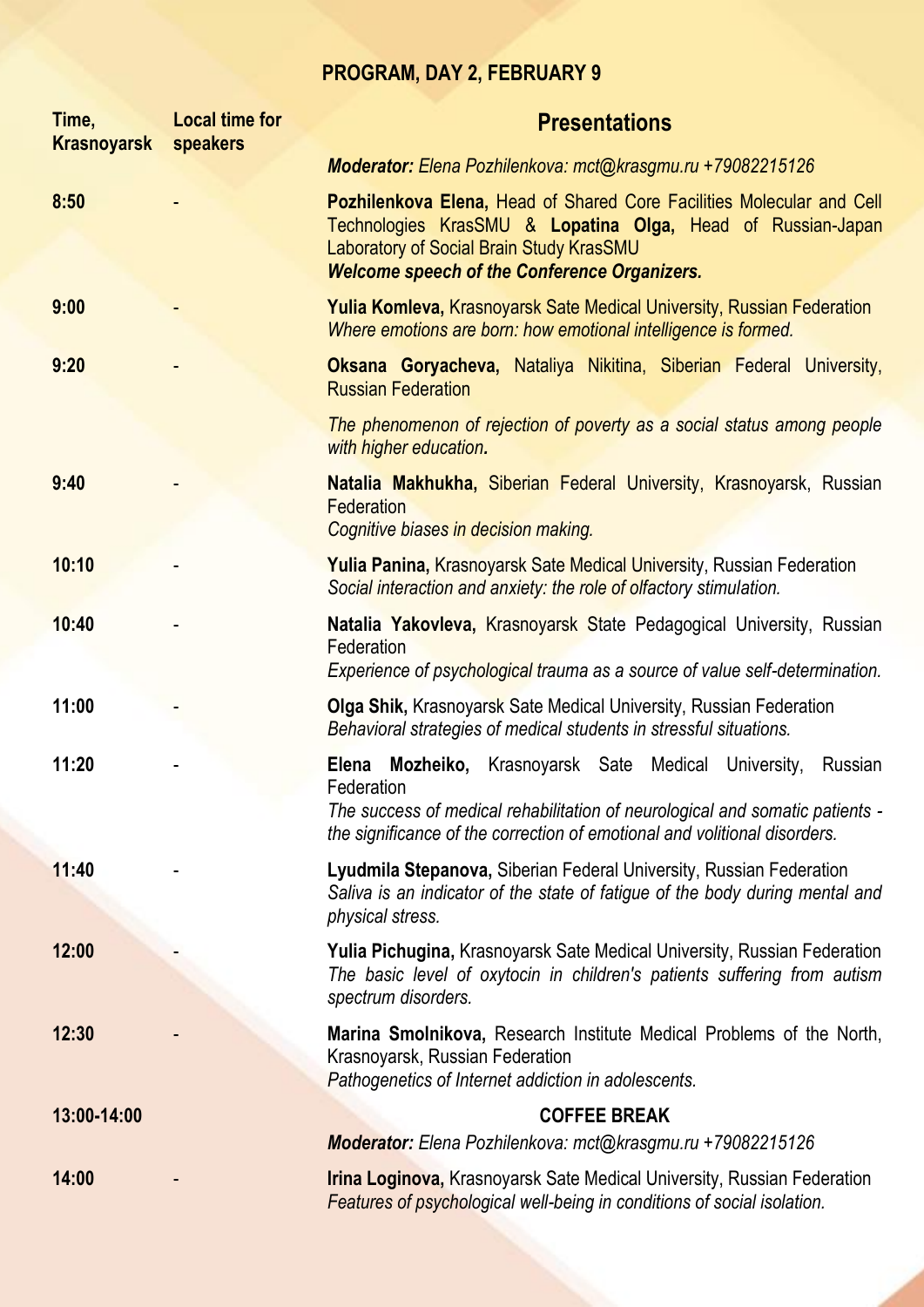| 14:20 | 10:20<br>(Moscow)               | Alla Salmina, Research Center of Neurology (Moscow), Krasnoyarsk State<br>Medical University, Krasnoyarsk, Russian Federation<br>Neurochemistry of decision making.                                         |
|-------|---------------------------------|-------------------------------------------------------------------------------------------------------------------------------------------------------------------------------------------------------------|
| 14:50 | 9:50<br>(Italy)                 | Francesco Papaleo, Istituto Italiano di Tecnologia, Genova, Italy<br>Circuits of emotion discrimination.                                                                                                    |
| 15:20 | 11:20<br>(Saint-<br>Petersburg) | Larisa Mararitsa, High School of Economics University, Saint Petersburg,<br><b>Russian Federation</b><br>Oxytocin and psychological well-being: research questions and result.                              |
| 15:50 | 9:50<br>(Italy)                 | <b>Matteo Gaglione, Ugo Basile, Italy</b><br><b>From Animal Behavioural Studies to Social Behaviour.</b>                                                                                                    |
| 16:20 |                                 | Yury Gerbek, A.A. Malyavko, D.V. Shepeleva. ICG SB RAS, Novosibirsk,<br><b>Russian Federation</b><br>Effect of oxytocin on the behavior of historically and experimentally<br>domesticated animals.         |
| 16:40 |                                 | Yury Belokopitov, Galina Panasenko, SibirianSiberian<br>Federal<br>University, Krasnoyarsk, Russian Federation<br>Features of the phenomenon of professional burnout.                                       |
| 17:00 |                                 | Maria Kholodova, Krasnoyarsk State Academy of Arts, Russian<br>Federation<br>Russian da Vinci: V.F. Voyno-Yasenetsky.                                                                                       |
| 17:20 |                                 | Yulia Ovechko, Siberian Coaching Center, Global Coaching International<br>University, Krasnoyarsk, Russian Federation<br>Behavior and speech as symptoms of an emotional state. Management and<br>training. |
| 17:40 |                                 | <b>DISCUSSION AND CLOSING REMARKS</b>                                                                                                                                                                       |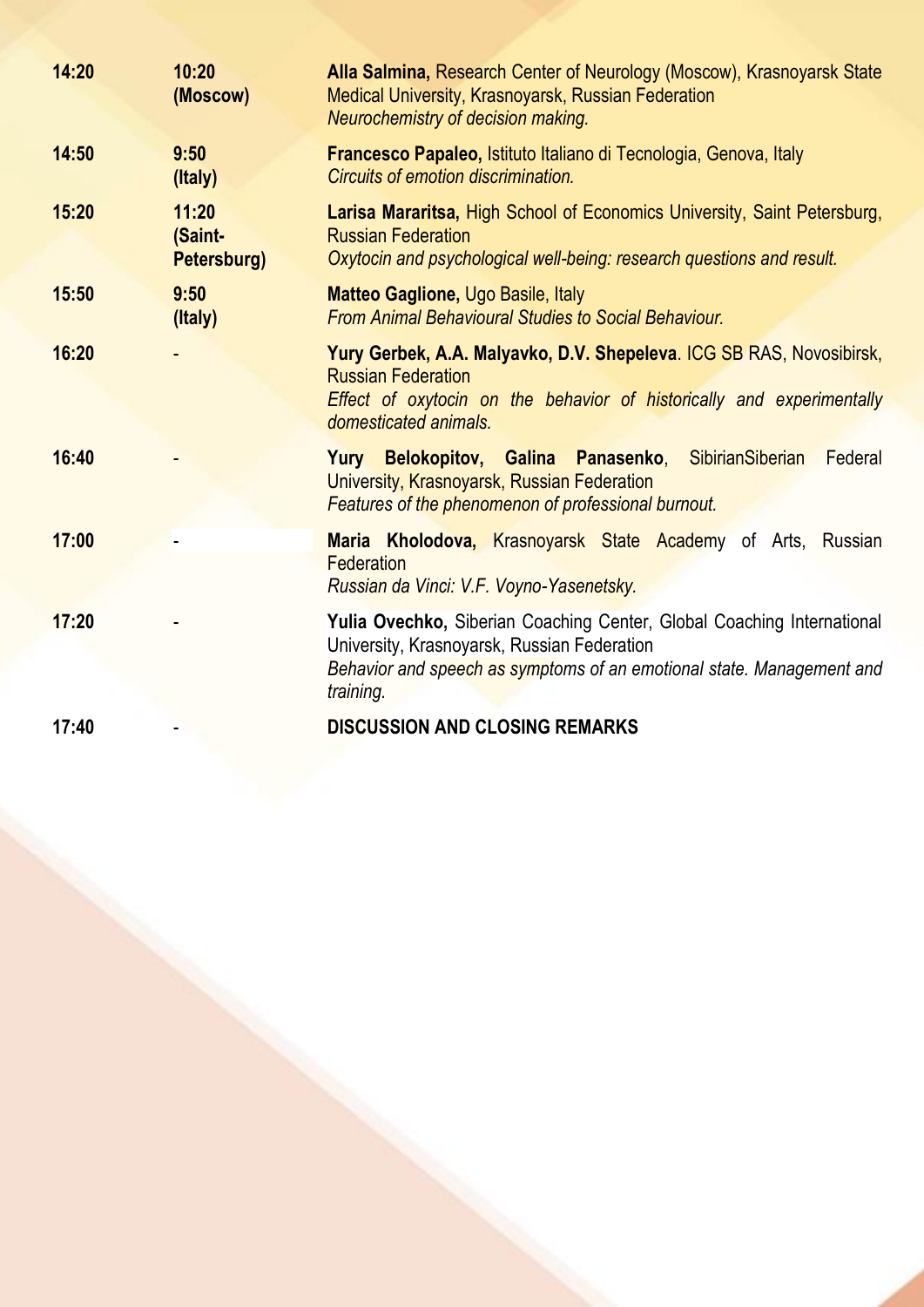#### **SPEAKER INFORMATION**

**Alla Salmina**, MD, PhD, Professor, Chief Researcher & Head, Laboratory of Experimental Brain Cytology, Division of Brain Sciences, Research Center of Neurology, Moscow, Russia; Chief Researcher, Research Institute of Molecular Medicine & Pathobiochemistry, Prof. V.F. Voino-Yasenetsky Krasnoyarsk State Medical University, Krasnoyarsk, Russian Federation

**Anastasia Mikhrina,** PhD, Senior researcher, Department of integrative neuroendocrinology, Sechenov Institute of Evolutionary Physiology and Biochemistry RAS, Saint-Petersburg, Russian Federation

**Chiharu Tsuji**, PhD, Department of Basic Research on Social Recognition and Memory, Research Center for Child Mental Development, Kanazawa University, Kanazawa, Japan

**Ekaterina Epova**, PhD, Associate Professor, Dept. of Orchestral Wind and Percussion Instruments Dmitri Hvorostovsky Krasnoyarsk State Academy of Arts, Krasnoyarsk, Russian Federation

**Elena Mikhailova**, PhD, Senior researcher, Dept. of Integrative Neuroendocrinology, Sechenov Institute of Evolutionary Physiology and Biochemistry RAS, Saint-Petersburg, Russian Federation

**Elena Mozheiko**, MD, PhD, Associate Professor, Dept. Of Physical and Rehabilitation Medicine, Prof. V.F. Voino-Yasenetsky Krasnoyarsk State Medical University, Krasnoyarsk, Russian Federation

**Elena Pozhilenkova**, PhD, Associate Professor, Shared Core Facilities Molecular and Cell Technologies, Dept. of Biochemistry, Prof. V.F. Voino-Yasenetsky Krasnoyarsk State Medical University, Krasnoyarsk, Russian Federation

**Francesco Papaleo**, PhD, Tenured senior researcher and group leader, Genetics of cognition laboratory (GeCo), Neuroscience Area, Istituto Italiano di Tecnologia, Genova, Italy

**Galina Panasenko**, PhD, Associate Professor, Dept. of Theory and Methods of Social Work, Siberian Federal University, Krasnoyarsk, Russian Federation

**Gil Levkowitz**, PhD, Professor, Departments of Molecular Cell Biology and Molecular Neuroscience The Weizmann Institute of Science, Rehovot, Israel

**Haruhiro Higashida**, MD, PhD, Professor, Department of Basic Research on Social Recognition and Memory, Research Center for Child Mental Development, Kanazawa University, Kanazawa, Japan; Laboratory of Social Brain Study, Research Institute of Molecular Medicine and Pathobiochemistry, Prof. V.F. Voino-Yasenetsky Krasnoyarsk State Medical University, Krasnoyarsk, Russian Federation

**Hiroshi Kawasaki**, MD, PhD, Professor, Department of Medical Neuroscience Graduate School of Medical Sciences, Kanazawa University, Kanazawa, Japan

**Irina Loginova**, PhD, Professor, Department of Clinical Psychology and Psychotherapy, Prof. V.F. Voino-Yasenetsky Krasnoyarsk State Medical University, Krasnoyarsk, Russian Federation

**Joanna Dabrowska**, PhD, PharmD, Associate Professor Center for the Neurobiology of Stress Resilience and Psychiatric Disorders Department of Cellular and Molecular Pharmacology The Chicago Medical School Rosalind Franklin University of Medicine and Science, North Chicago, USA

**Larisa Mararitsa**, PhD, Senior Researcher, Laboratory for Social and Cognitive Informatics, High School of Economics University, Saint-Petersburg, Russian Federation

**Lyudmila Stepanova**, PhD, Professor, Siberian Federal University, Krasnoyarsk, Russian Federation

**Maria Kholodova**, PhD, Associate Professor, Department of Music History Dmitri Hvorostovsky Krasnoyarsk State Academy of Arts, Russian Federation

**Marina Smolnikova**, PhD, Leading Researcher, Laboratory of Cell and Molecular Physiology and Pathology, Research Institute Medical Problems of the North, Krasnoyarsk, Russian Federation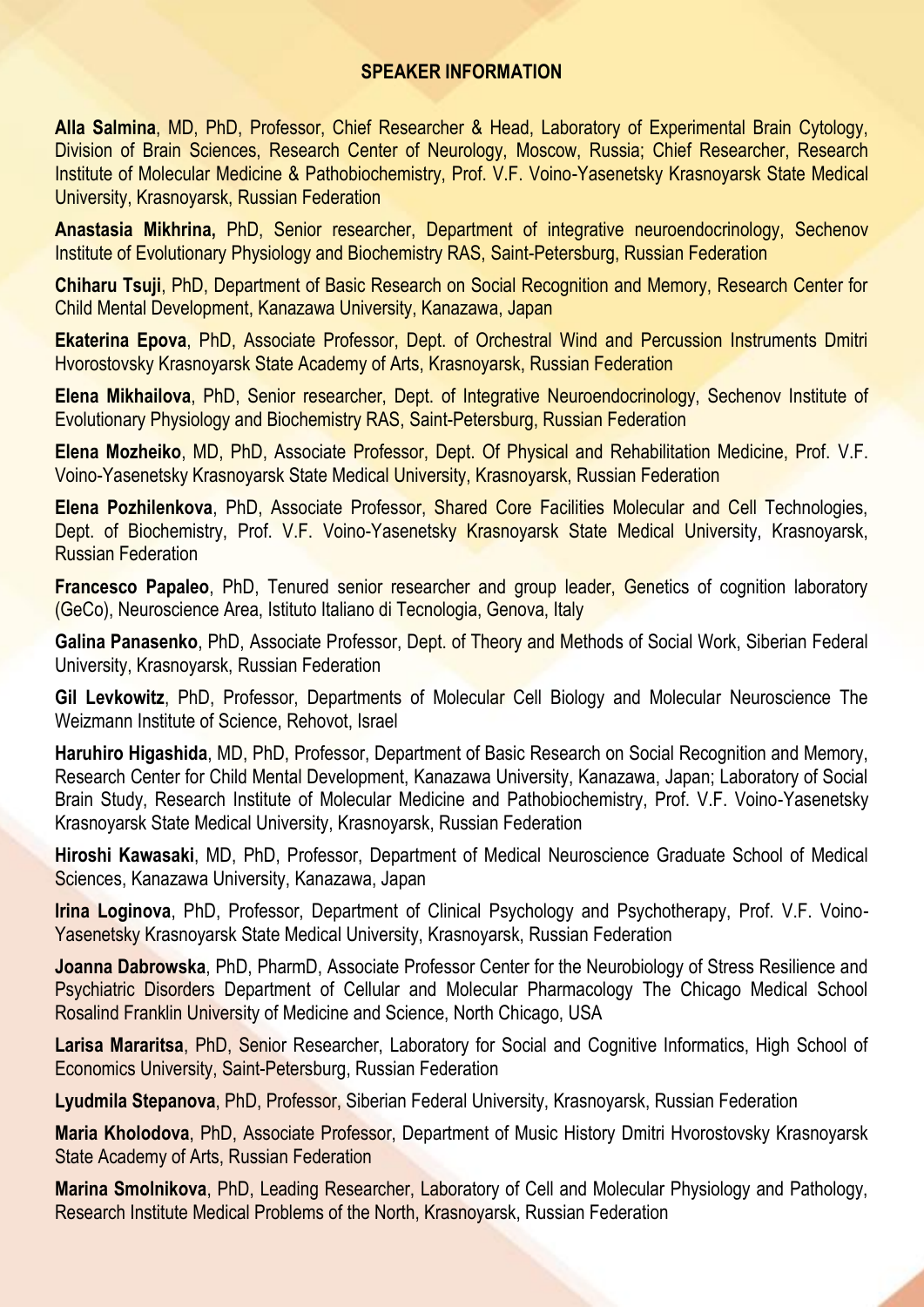**Matteo Gaglione**, Marketing Specialist, Ugo Basile, Italy

**Natalia Makhukha**, Senior Lecturer, Dept. of International and Management Economics, Siberian Federal University, Krasnoyarsk, Russian Federation

**Natalia Yakovleva**, PhD, Associate Professor, The Krasnoyarsk State Pedagogical University named after V.P. Astafiev, Krasnoyarsk, Russian Federation

**Oksana Goryacheva**, PhD, Associate Professor, Department of Theory and Methods of Social Work of the Law Institute Siberian Federal University, Krasnoyarsk, Russian Federation

**Olga Kolosova**, PhD, Professor, Dept. of Ecological and Medical Biochemistry, Biotechnology, Institute of Biological Problems of Cryolithozone FRC YSC SB RAS, Krasnoyarsk, Russian Federation

**Olga Lopatina**, PhD, Professor Department of Biochemistry, Head of Russian-Japan Laboratory of Social Brain Study, Research Institute of Molecular Medicine and Pathobiochemistry, Leading Scientist Shared Core Facilities Molecular and Cell Technologies, Prof. V.F. Voino-Yasenetsky Krasnoyarsk State Medical University, Prof. V.F. Voino-Yasenetsky Krasnoyarsk State Medical University, Krasnoyarsk, Russian Federation

**Olga Shik**, MD, PhD, Associate Professor, Dept. of Hygiene, Prof. V.F. Voino-Yasenetsky Krasnoyarsk State Medical University, Krasnoyarsk, Russian Federation

**Stefano Gaburro**, PhD, Global Scientific Director, Tecniplast S.p.A., Buguggiate, Italy.

**Yana Gorina**, PhD, Associate Professor, Department of Biochemistry, Research Institute of Molecular Medicine and Pathobiochemistry, Prof. V.F. Voino-Yasenetsky Krasnoyarsk State Medical University, Krasnoyarsk, Russian Federation

**Yasuhiko Yamamoto**, MD, PhD, Professor, Dept. of Biochemistry and Molecular Vascular Biology, Kanazawa University Graduate School of Medical Sciences, Kanazawa University, Kanazawa, Japan

Yulia Komleva, PhD, Associate Professor, Dept. of Biochemistry, Research Institute of Molecular Medicine and Pathobiochemistry, Prof. V.F. Voino-Yasenetsky Krasnoyarsk State Medical University, Krasnoyarsk, Russian Federation

**Yulia Ovechko**, coach, mentor, ICF member co-founder of Siberian Coaching Center, Coach at Global Coaching International University, Krasnoyarsk, Russian Federation

**Yulia Panina**, MD, PhD, Associate Professor, Research Institute of Molecular Medicine and Pathobiochemistry, Prof. V.F. Voino-Yasenetsky Krasnoyarsk State Medical University, Krasnoyarsk, Russian Federation

**Yulia Pichugina**, MD, PhD, Associate Professor, Department of Psychiatry and Narcology, Prof. V.F. Voino-Yasenetsky Krasnoyarsk State Medical University, Krasnoyarsk, Russian Federation

**Yurii Belokopitov**, PhD, Professor, Dept. of Theory and Methods of Social Work, Siberian Federal University, Krasnoyarsk, Russian Federation

**Yury Gerbek**, Ph.D., Senior Researcher, Head of the Laboratory of Neurobiological Foundations of Domestication, Institute of Cytology and Genetics, Siberian Branch of the Russian Academy of Sciences, Novosibirsk